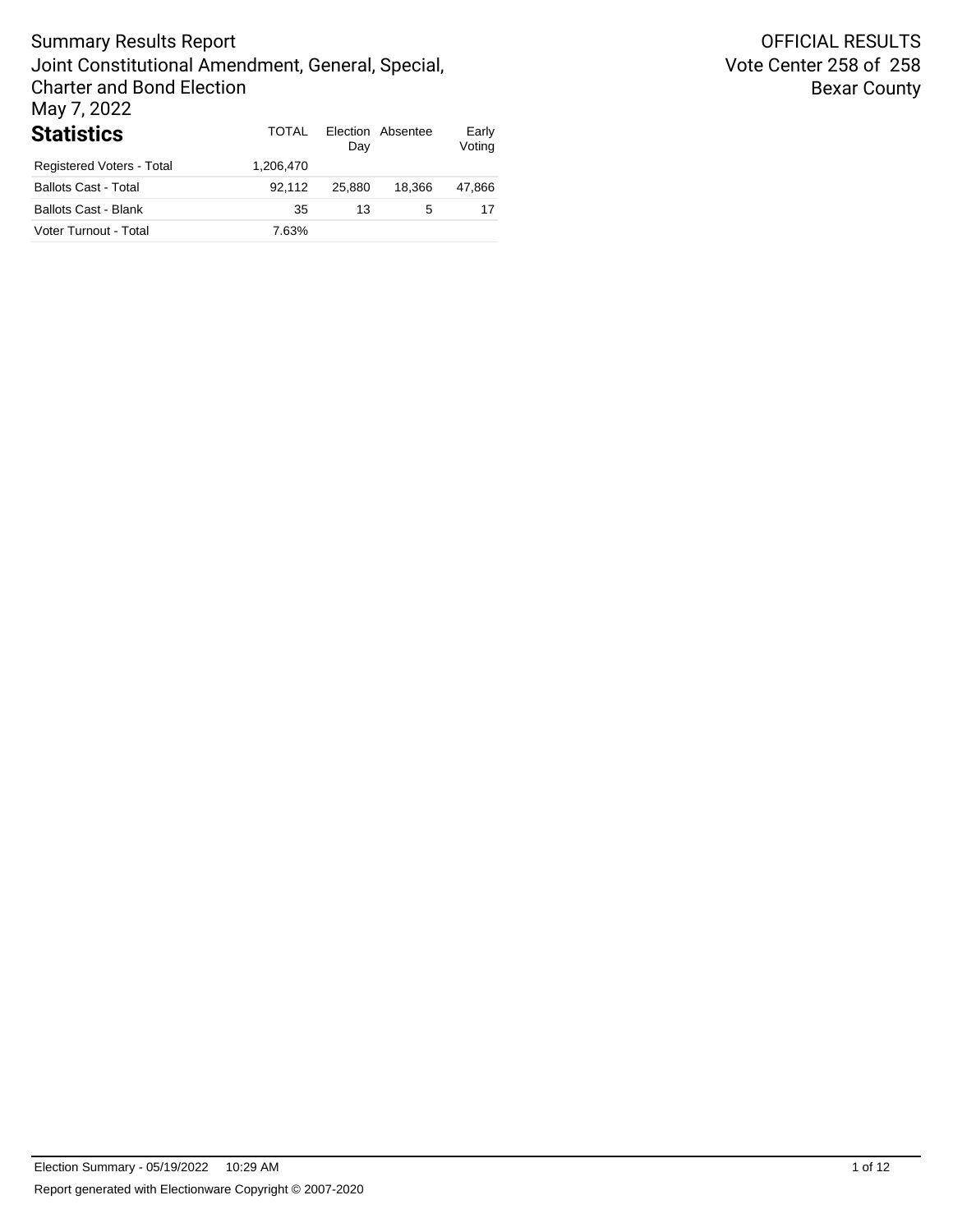OFFICIAL RESULTS Vote Center 258 of 258 Bexar County

### **STATE OF TEXAS PROPOSITION 1**

Vote For 1

|                         | <b>TOTAL</b> | VOTE %  | Day    | Election Absentee | Early<br>Voting |
|-------------------------|--------------|---------|--------|-------------------|-----------------|
| For                     | 76.171       | 85.01%  | 21.123 | 15.457            | 39,591          |
| Against                 | 13.435       | 14.99%  | 4.162  | 2.258             | 7,015           |
| <b>Total Votes Cast</b> | 89.606       | 100.00% | 25.285 | 17.715            | 46,606          |
| Overvotes               | 2            |         | 0      | 2                 | 0               |
| Undervotes              | 2,504        |         | 595    | 649               | 1,260           |

### **STATE OF TEXAS PROPOSITION 2** Vote For 1

|                         | <b>TOTAL</b> | VOTE %  | Day    | Election Absentee | Early<br>Voting |
|-------------------------|--------------|---------|--------|-------------------|-----------------|
| For                     | 76.090       | 84.19%  | 21.168 | 15.167            | 39,755          |
| Against                 | 14.291       | 15.81%  | 4.253  | 2.861             | 7,177           |
| <b>Total Votes Cast</b> | 90.381       | 100.00% | 25.421 | 18.028            | 46,932          |
| Overvotes               | 5            |         | 0      | 5                 | 0               |
| Undervotes              | 1.726        |         | 459    | 333               | 934             |

## **For Alderman, Place No. 4 City of Castle Hills, Texas**

| Vote For 1 |  |
|------------|--|
|------------|--|

|                         | <b>TOTAL</b> | VOTE %  | Day | Election Absentee | Early<br>Voting |
|-------------------------|--------------|---------|-----|-------------------|-----------------|
| Kim Wynn                | 390          | 36.97%  | 98  | 23                | 269             |
| Jack Joyce              | 665          | 63.03%  | 166 | 41                | 458             |
| <b>Total Votes Cast</b> | 1.055        | 100.00% | 264 | 64                | 727             |
| Overvotes               | 0            |         | 0   | 0                 | 0               |
| <b>Undervotes</b>       | 18           |         | 5   | 2                 | 11              |

### **For Alderman, Place No. 5 City of Castle Hills, Texas**

Vote For 1

|                         | TOTAL | VOTE %  | Day | Election Absentee | Early<br>Voting |
|-------------------------|-------|---------|-----|-------------------|-----------------|
| Douglas A. Gregory      | 358   | 34.69%  | 87  | 23                | 248             |
| <b>Beth Daines</b>      | 674   | 65.31%  | 170 | 40                | 464             |
| <b>Total Votes Cast</b> | 1.032 | 100.00% | 257 | 63                | 712             |
| Overvotes               | 0     |         | 0   | 0                 | 0               |
| <b>Undervotes</b>       | 41    |         | 12  | 3                 | 26              |

## **City of Castle Hills - Proposition A**

Vote For 1

|                         | TOTAL | VOTE %  | Day | Election Absentee | Early<br>Voting |
|-------------------------|-------|---------|-----|-------------------|-----------------|
| For                     | 896   | 85.66%  | 219 | 64                | 613             |
| Against                 | 150   | 14.34%  | 42  |                   | 107             |
| <b>Total Votes Cast</b> | 1.046 | 100.00% | 261 | 65                | 720             |
| Overvotes               | 0     |         | ი   | 0                 | 0               |
| Undervotes              | 27    |         | 8   |                   | 18              |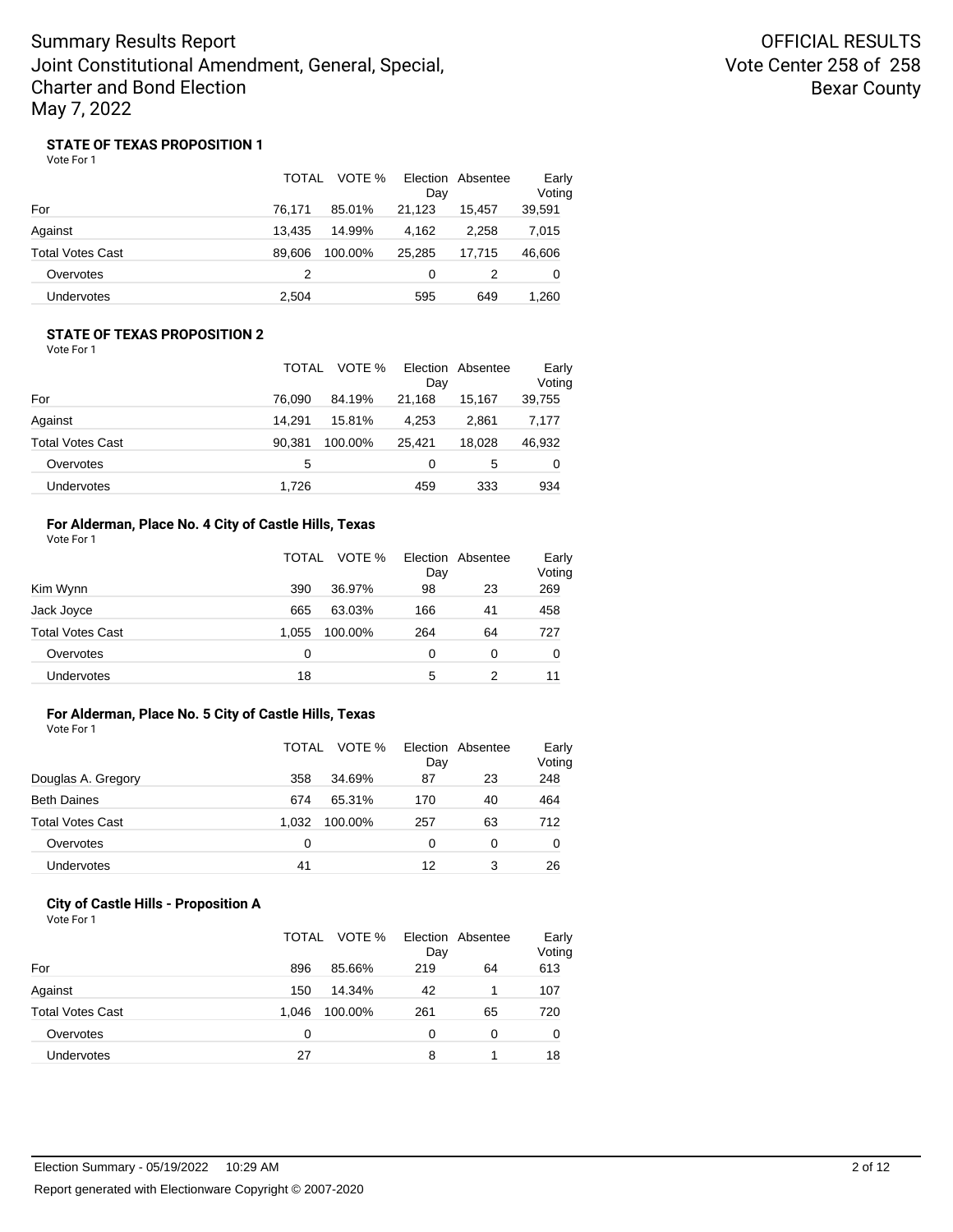### **For Mayor City of Grey Forest, Texas**

Vote For 1

|                         | TOTAL<br>VOTE % | Election Absentee<br>Day | Early<br>Voting |
|-------------------------|-----------------|--------------------------|-----------------|
| Mandie Waldrop          | 123<br>52.12%   | 84<br>3                  | 36              |
| Susan Darst             | 113<br>47.88%   | 82<br>6                  | 25              |
| <b>Total Votes Cast</b> | 236<br>100.00%  | 166<br>9                 | 61              |
| Overvotes               | 0               | 0<br>0                   | 0               |
| Undervotes              | 4               | 0                        |                 |

### **For Council, Place No. 2 City of Grey Forest, Texas** Vote For 1

|                         | TOTAL | VOTE %  | Election Absentee<br>Day |   | Early<br>Voting |
|-------------------------|-------|---------|--------------------------|---|-----------------|
| <b>Tim Santy</b>        | 185   | 80.09%  | 127                      |   | 51              |
| John Haese              | 46    | 19.91%  | 34                       |   | 10              |
| <b>Total Votes Cast</b> | 231   | 100.00% | 161                      | 9 | 61              |
| Overvotes               | 0     |         |                          | 0 | 0               |
| Undervotes              | 9     |         |                          |   | っ               |

## **CITY OF GREY FOREST - PROPOSITION A**

| Vote For 1 |  |
|------------|--|
|------------|--|

|                         | TOTAL | VOTE % Election Absentee | Day |   | Early<br>Voting |
|-------------------------|-------|--------------------------|-----|---|-----------------|
| <b>FOR</b>              | 165   | 70.51%                   | 114 | 8 | 43              |
| <b>AGAINST</b>          | 69    | 29.49%                   | 49  |   | 19              |
| <b>Total Votes Cast</b> | 234   | 100.00%                  | 163 | 9 | 62              |
| Overvotes               | 0     |                          | 0   | 0 | 0               |
| Undervotes              | 6     |                          | 5   | 0 |                 |

### **For Council, Place No. 2 City of Helotes, Texas**

Vote For 1

|                         | TOTAL | VOTE %  | Day | Election Absentee | Early<br>Voting |
|-------------------------|-------|---------|-----|-------------------|-----------------|
| Linda Salazar           | 430   | 40.07%  | 108 | 66                | 256             |
| Jen Sones               | 643   | 59.93%  | 134 | 67                | 442             |
| <b>Total Votes Cast</b> | 1.073 | 100.00% | 242 | 133               | 698             |
| Overvotes               | 0     |         | 0   | 0                 | 0               |
| <b>Undervotes</b>       | 75    |         | 13  | 13                | 49              |

#### **For Council, Place No. 2 Town of Hollywood Park, Texas** Vote For 1

|                         | TOTAL | VOTE %  | Day | Election Absentee | Early<br>Voting |
|-------------------------|-------|---------|-----|-------------------|-----------------|
| Michael Hall            | 144   | 32.14%  | 75  | 32                | 37              |
| <b>Todd Kounse</b>      | 304   | 67.86%  | 191 | 31                | 82              |
| <b>Total Votes Cast</b> | 448   | 100.00% | 266 | 63                | 119             |
| Overvotes               | 0     |         | 0   | 0                 | 0               |
| Undervotes              | 19    |         | 9   | 5                 | 5               |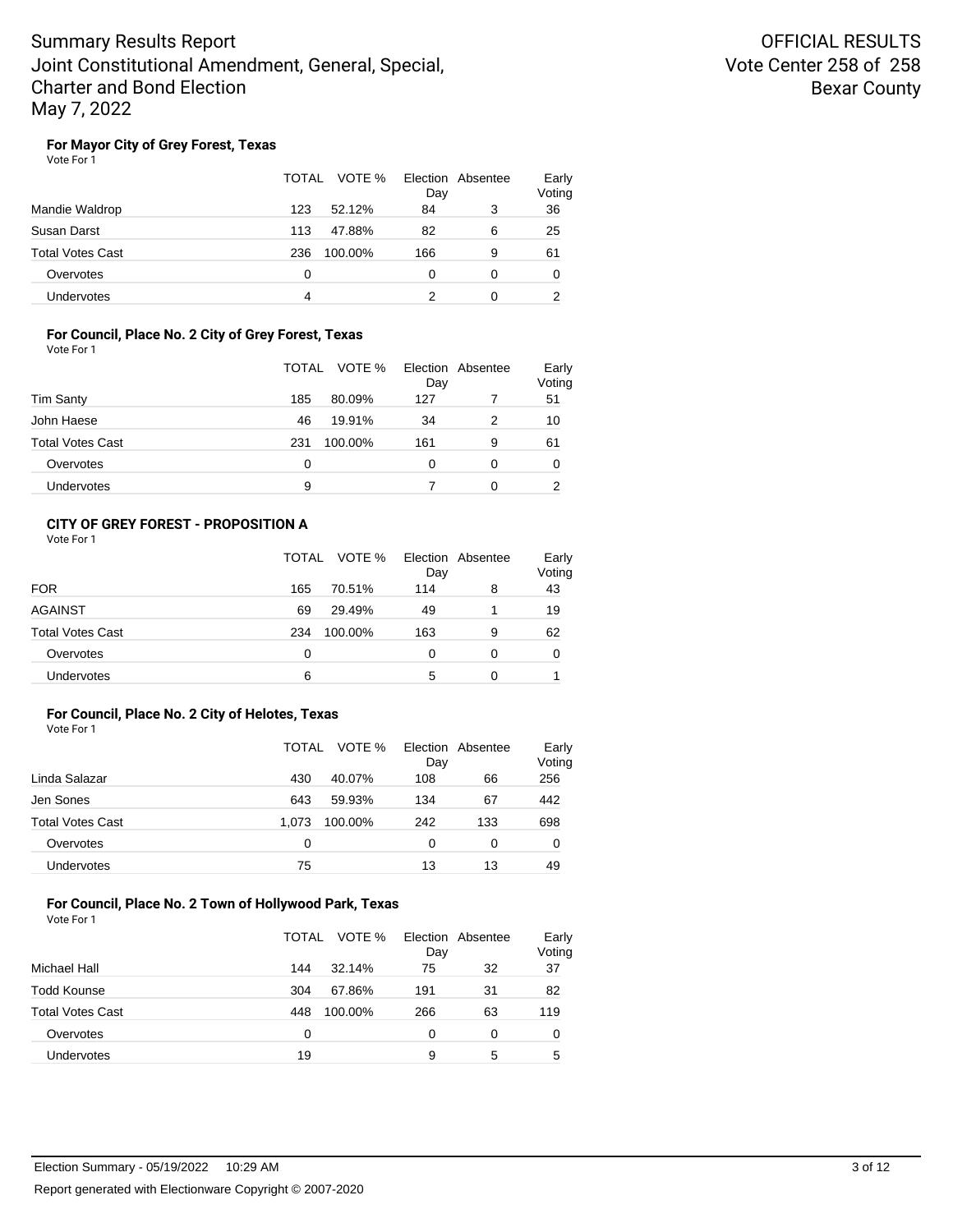## **TOWN OF HOLLYWOOD PARK - PROPOSITION A**

Vote For 1

|                   | TOTAL | VOTE %  | Election Absentee<br>Day |    | Early<br>Voting |
|-------------------|-------|---------|--------------------------|----|-----------------|
| <b>FOR</b>        | 406   | 89.62%  | 238                      | 60 | 108             |
| AGAINST           | 47    | 10.38%  | 29                       | 6  | 12              |
| Total Votes Cast  | 453   | 100.00% | 267                      | 66 | 120             |
| Overvotes         | 0     |         | 0                        | 0  | 0               |
| <b>Undervotes</b> | 14    |         | 8                        |    | 4               |

### **For Council City of Kirby, Texas** Vote For 3

|                         | TOTAL | VOTE %  | Election<br>Day | Absentee | Early<br>Voting |
|-------------------------|-------|---------|-----------------|----------|-----------------|
| Michael Lawrence-Weden  | 106   | 8.70%   | 29              | 9        | 68              |
| Sylvia Leos Apodaca     | 196   | 16.08%  | 64              | 28       | 104             |
| <b>Charlene Wyatt</b>   | 149   | 12.22%  | 44              | 24       | 81              |
| Joe Molina              | 174   | 14.27%  | 59              | 21       | 94              |
| Chris Garza             | 220   | 18.05%  | 70              | 27       | 123             |
| Roger Romens            | 110   | 9.02%   | 38              | 8        | 64              |
| Thomas Hernandez        | 47    | 3.86%   | 4               | 9        | 34              |
| Mike Martin             | 217   | 17.80%  | 66              | 22       | 129             |
| <b>Total Votes Cast</b> | 1.219 | 100.00% | 374             | 148      | 697             |
| Overvotes               | 0     |         | 0               | 0        | 0               |
| Undervotes              | 212   |         | 49              | 71       | 92              |

## **For Mayor City of Leon Valley, Texas**

| Vote For |  |  |
|----------|--|--|

|                         | TOTAL | VOTE %  | Day | Election Absentee | Early<br>Voting |
|-------------------------|-------|---------|-----|-------------------|-----------------|
| Evan Bohl               | 331   | 28.71%  | 70  | 24                | 237             |
| <b>Chris Riley</b>      | 822   | 71.29%  | 172 | 112               | 538             |
| <b>Total Votes Cast</b> | 1.153 | 100.00% | 242 | 136               | 775             |
| Overvotes               | 0     |         | 0   | 0                 | 0               |
| <b>Undervotes</b>       | 27    |         |     | 3                 | 17              |

## **For Council, Place No. 2 City of Leon Valley, Texas**

Vote For 1

|                          | TOTAL | VOTE %  | Day | Election Absentee | Early<br>Voting |
|--------------------------|-------|---------|-----|-------------------|-----------------|
| Josh Stevens             | 611   | 53.32%  | 134 | 73                | 404             |
| Danielle Carriere Bolton | 203   | 17.71%  | 44  | 11                | 148             |
| Elaine Valdez            | 332   | 28.97%  | 65  | 47                | 220             |
| <b>Total Votes Cast</b>  | 1.146 | 100.00% | 243 | 131               | 772             |
| Overvotes                | 0     |         | 0   | 0                 | 0               |
| <b>Undervotes</b>        | 34    |         | 6   | 8                 | 20              |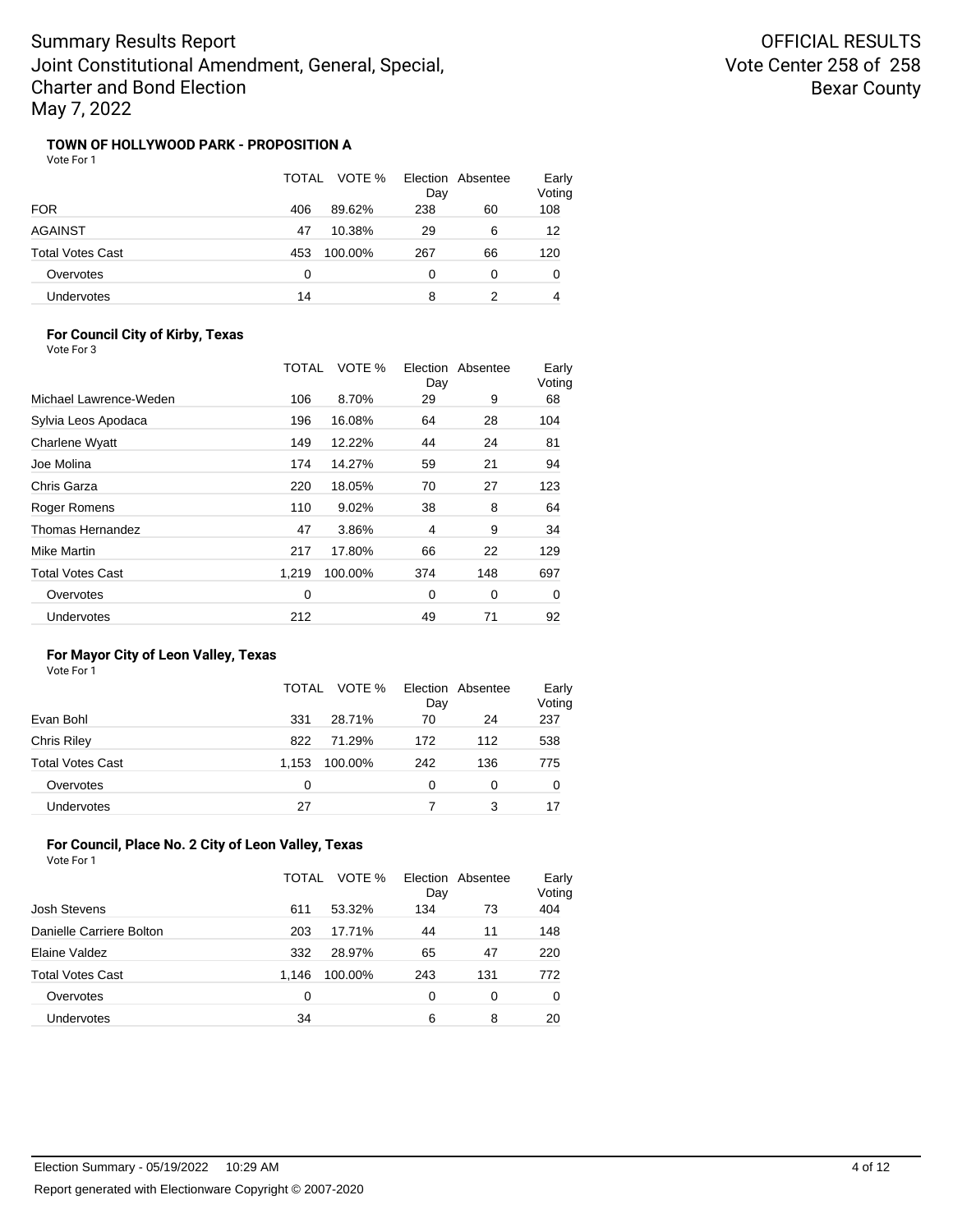### **CITY OF LIVE OAK - PROPOSITION A**

Vote For 1

|                         | TOTAL<br>VOTE % | Election Absentee<br>Day | Early<br>Voting |
|-------------------------|-----------------|--------------------------|-----------------|
| <b>FOR</b>              | 419<br>66.83%   | 112<br>126               | 181             |
| <b>AGAINST</b>          | 208<br>33.17%   | 33<br>69                 | 106             |
| <b>Total Votes Cast</b> | 627<br>100.00%  | 181<br>159               | 287             |
| Overvotes               | 0               | 0<br>0                   | 0               |
| Undervotes              | 18              | 5                        | 6               |

### **CITY OF LIVE OAK - PROPOSITION B** Vote For 1

|                  | VOTE %<br>TOTAL | Election Absentee<br>Day | Early<br>Voting |
|------------------|-----------------|--------------------------|-----------------|
| <b>FOR</b>       | 551<br>87.18%   | 151<br>150               | 250             |
| AGAINST          | 12.82%<br>81    | 30<br>11                 | 40              |
| Total Votes Cast | 100.00%<br>632  | 181<br>161               | 290             |
| Overvotes        | 0               | 0<br>0                   | 0               |
| Undervotes       | 13              | 5<br>5                   | 3               |

## **CITY OF LIVE OAK - PROPOSITION C**

Vote For 1

|                         | TOTAL | VOTE %  | Day | Election Absentee | Early<br>Voting |
|-------------------------|-------|---------|-----|-------------------|-----------------|
| <b>FOR</b>              | 582   | 92.09%  | 165 | 153               | 264             |
| <b>AGAINST</b>          | 50    | 7.91%   | 16  | 9                 | 25              |
| <b>Total Votes Cast</b> | 632   | 100.00% | 181 | 162               | 289             |
| Overvotes               | 0     |         | 0   | 0                 | 0               |
| <b>Undervotes</b>       | 13    |         | 5   | 4                 | 4               |

## **CITY OF LIVE OAK - PROPOSITION D**

Vote For 1

|                         | TOTAL | VOTE %  | Day | Election Absentee | Early<br>Voting |
|-------------------------|-------|---------|-----|-------------------|-----------------|
| <b>FOR</b>              | 429   | 68.75%  | 106 | 115               | 208             |
| <b>AGAINST</b>          | 195   | 31.25%  | 70  | 44                | 81              |
| <b>Total Votes Cast</b> | 624   | 100.00% | 176 | 159               | 289             |
| Overvotes               | 0     |         | 0   | 0                 | 0               |
| Undervotes              | 21    |         | 10  |                   | 4               |

## **CITY OF LIVE OAK - PROPOSITION E**

Vote For 1

|                         | TOTAL<br>VOTE % | Election Absentee<br>Day | Early<br>Voting |
|-------------------------|-----------------|--------------------------|-----------------|
| <b>FOR</b>              | 530<br>84.13%   | 138<br>142               | 250             |
| <b>AGAINST</b>          | 15.87%<br>100   | 19<br>41                 | 40              |
| <b>Total Votes Cast</b> | 100.00%<br>630  | 161<br>179               | 290             |
| Overvotes               | 0               | 0<br>0                   | 0               |
| Undervotes              | 15              | 5                        | 3               |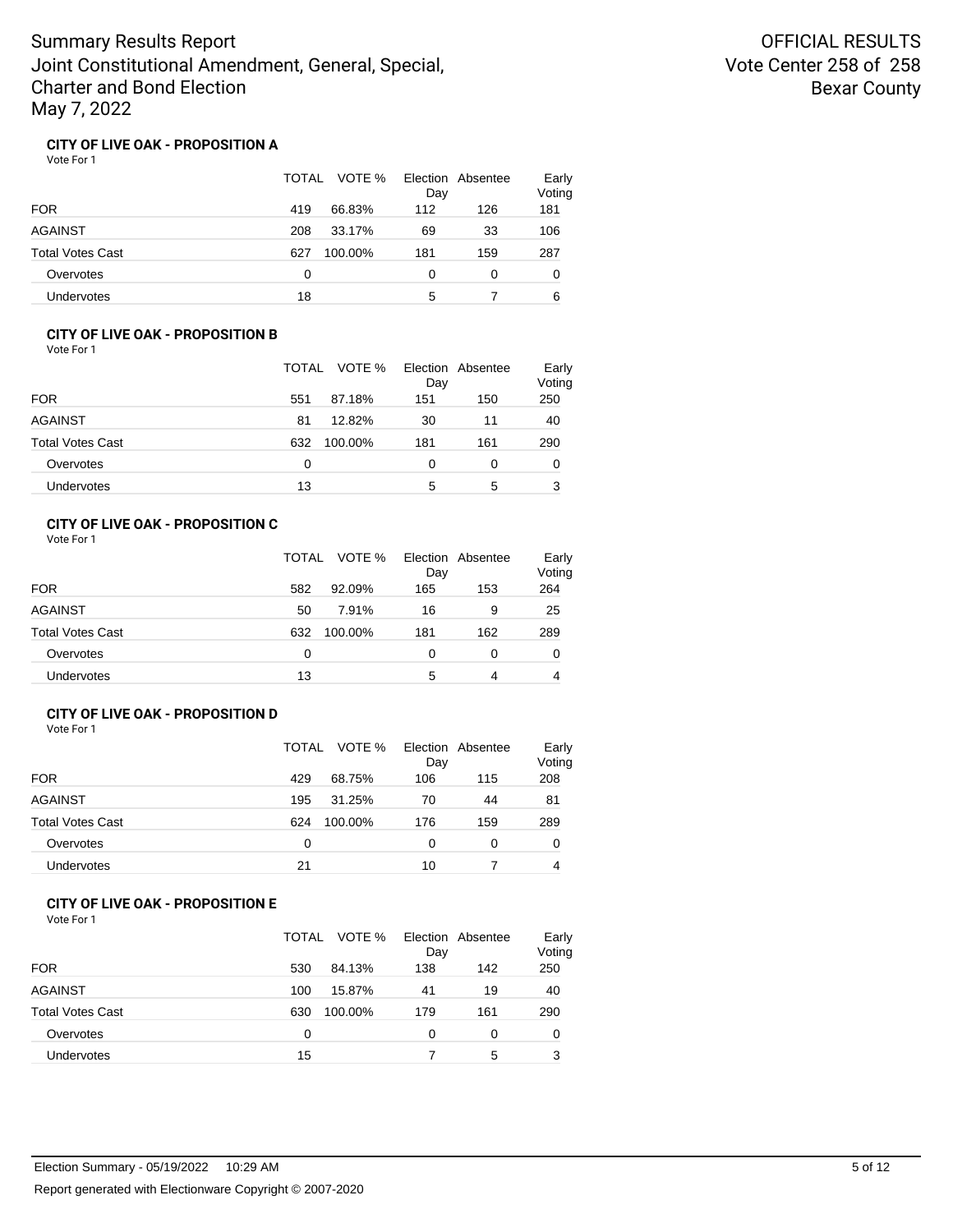### **CITY OF LIVE OAK - PROPOSITION F**

Vote For 1

|                         | TOTAL<br>VOTE % | Election Absentee<br>Day | Early<br>Voting |
|-------------------------|-----------------|--------------------------|-----------------|
| <b>FOR</b>              | 73.46%<br>465   | 122<br>129               | 214             |
| <b>AGAINST</b>          | 168<br>26.54%   | 62<br>33                 | 73              |
| <b>Total Votes Cast</b> | 633<br>100.00%  | 162<br>184               | 287             |
| Overvotes               | 0               | 0<br>0                   | 0               |
| Undervotes              | 12              | 4                        | 6               |

### **CITY OF LIVE OAK - PROPOSITION G** Vote For 1

|                  | VOTE %<br>TOTAL | Election Absentee<br>Day | Early<br>Voting |
|------------------|-----------------|--------------------------|-----------------|
| <b>FOR</b>       | 555<br>88.38%   | 153<br>152               | 250             |
| AGAINST          | 11.62%<br>73    | 28                       | 38              |
| Total Votes Cast | 628<br>100.00%  | 181<br>159               | 288             |
| Overvotes        | 0               | 0<br>0                   | 0               |
| Undervotes       | 17              | 5                        | 5               |

## **CITY OF LIVE OAK - PROPOSITION H**

Vote For 1

|                         | TOTAL | VOTE %  | Day | Election Absentee | Early<br>Voting |
|-------------------------|-------|---------|-----|-------------------|-----------------|
| <b>FOR</b>              | 484   | 77.56%  | 126 | 135               | 223             |
| <b>AGAINST</b>          | 140   | 22.44%  | 53  | 23                | 64              |
| <b>Total Votes Cast</b> | 624   | 100.00% | 179 | 158               | 287             |
| Overvotes               | 0     |         | 0   | 0                 | 0               |
| <b>Undervotes</b>       | 21    |         |     | 8                 | 6               |

### **For Mayor City of Olmos Park, Texas**

| Vote For 1              |       |         |     |                   |                 |
|-------------------------|-------|---------|-----|-------------------|-----------------|
|                         | TOTAI | VOTE %  | Day | Election Absentee | Early<br>Voting |
| Kenneth Farrimond       | 246   | 37.50%  | 47  | 27                | 172             |
| Deanna Rickabaugh       | 410   | 62.50%  | 78  | 28                | 304             |
| <b>Total Votes Cast</b> | 656   | 100.00% | 125 | 55                | 476             |
| Overvotes               | 0     |         | 0   | 0                 | 0               |
|                         |       |         |     |                   |                 |

#### **For Council, Place No. 5 City of Olmos Park, Texas** Vote For 1

|                         | TOTAL | VOTE %  | Election Absentee<br>Day |    | Early<br>Voting |
|-------------------------|-------|---------|--------------------------|----|-----------------|
| Robert M. Adelman       | 266   | 44.93%  | 53                       | 21 | 192             |
| <b>Will Brooks</b>      | 326   | 55.07%  | 57                       | 28 | 241             |
| <b>Total Votes Cast</b> | 592   | 100.00% | 110                      | 49 | 433             |
| Overvotes               | 0     |         | 0                        | 0  | 0               |
| Undervotes              | 92    |         | 22                       | 8  | 62              |

Undervotes 28 28 7 2 19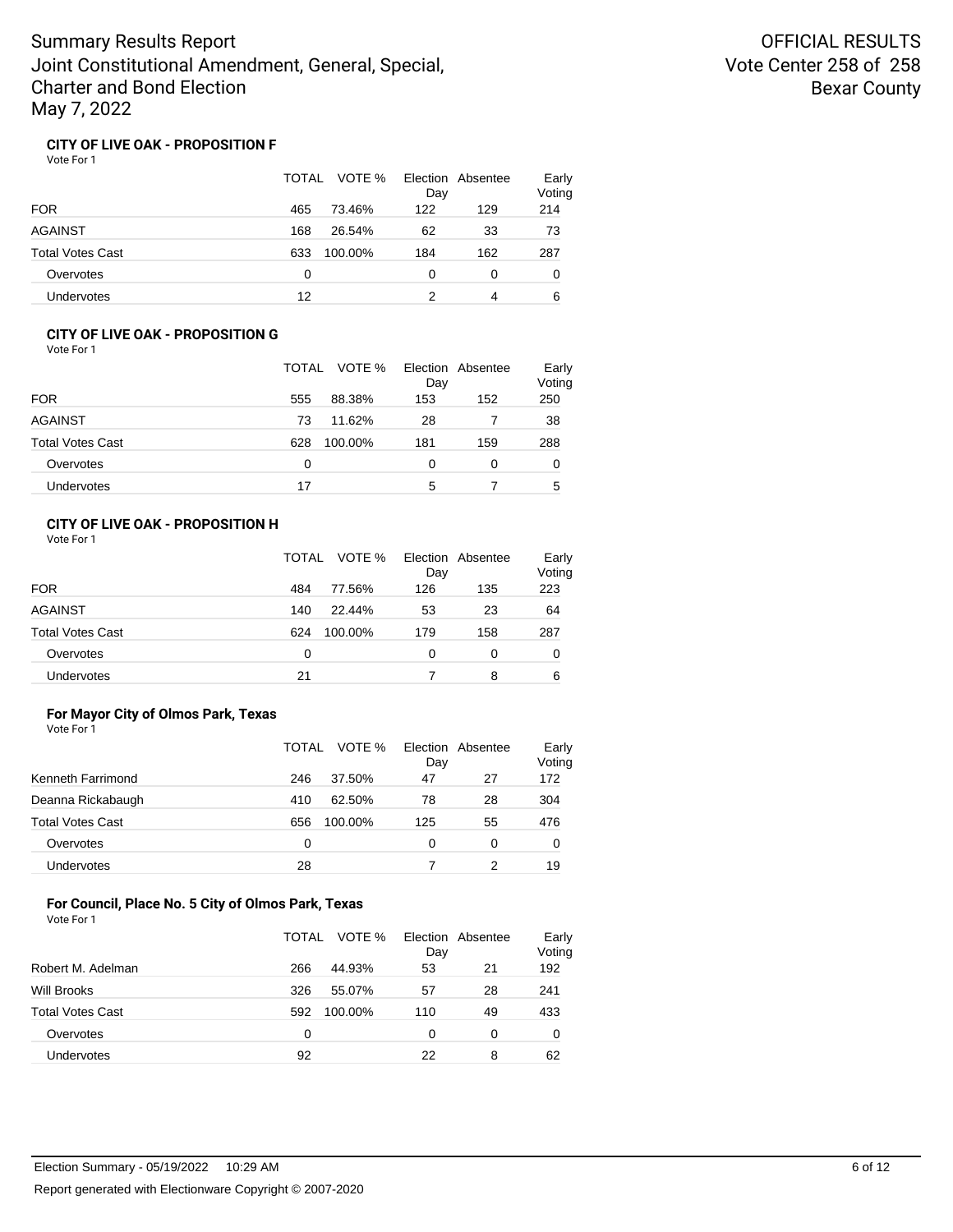## **City of Olmos Park - Proposition No. 1**

Vote For 1

|                         | TOTAL<br>VOTE % | Day | Election Absentee | Early<br>Voting |
|-------------------------|-----------------|-----|-------------------|-----------------|
| For                     | 92.62%<br>615   | 116 | 54                | 445             |
| Against                 | 7.38%<br>49     | 9   | 2                 | 38              |
| <b>Total Votes Cast</b> | 664<br>100.00%  | 125 | 56                | 483             |
| Overvotes               | 0               | 0   | 0                 | 0               |
| Undervotes              | 20              |     |                   | 12              |

### **For City Council, Place No. 2 City of St. Hedwig, Texas** Vote For 1

|                         | TOTAL | VOTE %  | Election Absentee<br>Day |    | Early<br>Voting |
|-------------------------|-------|---------|--------------------------|----|-----------------|
| Ellen T. Swetman        | 45    | 23.44%  | 35                       | 4  | 6               |
| <b>Russell Beck</b>     | 147   | 76.56%  | 100                      | 19 | 28              |
| <b>Total Votes Cast</b> | 192   | 100.00% | 135                      | 23 | 34              |
| Overvotes               | 0     |         | 0                        | 0  | 0               |
| Undervotes              | 12    |         | 5                        | 3  | 4               |

## **CITY OF SAN ANTONIO - PROPOSITION A**

| Vote For 1 |  |
|------------|--|
|------------|--|

|                         | TOTAL  | VOTE %  | Day    | Election Absentee | Early<br>Voting |
|-------------------------|--------|---------|--------|-------------------|-----------------|
| <b>FOR</b>              | 46.441 | 71.39%  | 12.639 | 10.185            | 23,617          |
| <b>AGAINST</b>          | 18.608 | 28.61%  | 5.640  | 2.894             | 10,074          |
| <b>Total Votes Cast</b> | 65.049 | 100.00% | 18.279 | 13.079            | 33,691          |
| Overvotes               |        |         | 0      |                   | 0               |
| <b>Undervotes</b>       | 720    |         | 190    | 194               | 336             |

## **CITY OF SAN ANTONIO - PROPOSITION B**

Vote For 1

|                         | TOTAL  | VOTE %  | Day    | Election Absentee | Early<br>Voting |
|-------------------------|--------|---------|--------|-------------------|-----------------|
| <b>FOR</b>              | 46.826 | 71.98%  | 12.697 | 10.350            | 23,779          |
| <b>AGAINST</b>          | 18.230 | 28.02%  | 5,577  | 2.777             | 9,876           |
| <b>Total Votes Cast</b> | 65.056 | 100.00% | 18,274 | 13,127            | 33,655          |
| Overvotes               | 3      |         | 0      | 3                 | 0               |
| <b>Undervotes</b>       | 711    |         | 195    | 144               | 372             |

#### **CITY OF SAN ANTONIO - PROPOSITION C** Vote For 1

|                         | TOTAL  | VOTE %  | Dav    | Election Absentee | Early<br>Voting |
|-------------------------|--------|---------|--------|-------------------|-----------------|
| <b>FOR</b>              | 41.999 | 64.71%  | 11.827 | 8.726             | 21,446          |
| <b>AGAINST</b>          | 22.902 | 35.29%  | 6.405  | 4.342             | 12,155          |
| <b>Total Votes Cast</b> | 64.901 | 100.00% | 18.232 | 13.068            | 33,601          |
| Overvotes               |        |         | 0      |                   | 0               |
| Undervotes              | 868    |         | 237    | 205               | 426             |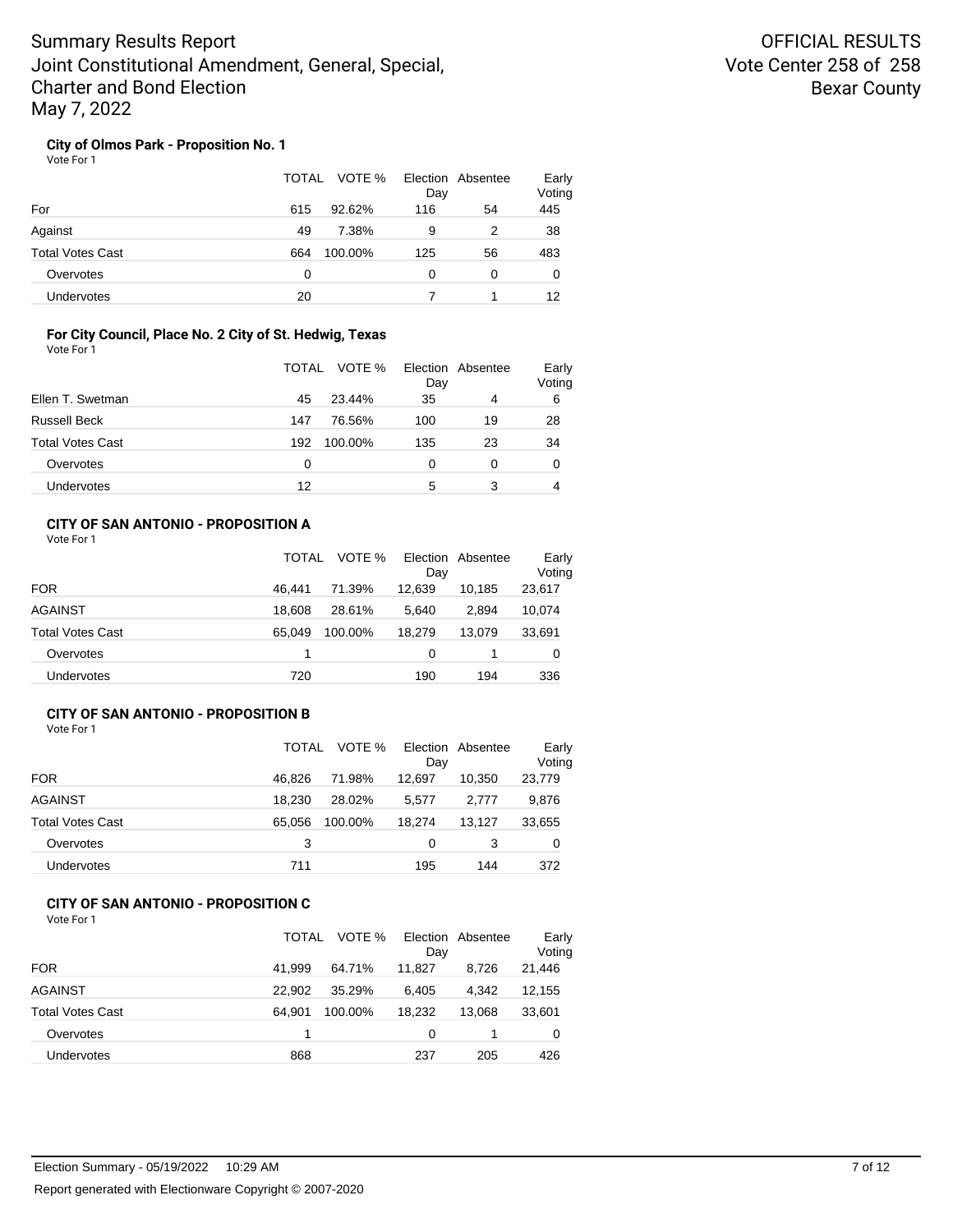OFFICIAL RESULTS Vote Center 258 of 258 Bexar County

### **CITY OF SAN ANTONIO - PROPOSITION D**

Vote For 1

|                         | TOTAL  | VOTE %  | Day    | Election Absentee | Early<br>Voting |
|-------------------------|--------|---------|--------|-------------------|-----------------|
| <b>FOR</b>              | 42.029 | 64.69%  | 11.641 | 8,963             | 21,425          |
| AGAINST                 | 22.943 | 35.31%  | 6.598  | 4.168             | 12,177          |
| <b>Total Votes Cast</b> | 64.972 | 100.00% | 18,239 | 13.131            | 33,602          |
| Overvotes               |        |         | 0      |                   | 0               |
| Undervotes              | 797    |         | 230    | 142               | 425             |

### **CITY OF SAN ANTONIO - PROPOSITION E** Vote For 1

|                         | TOTAL  | VOTE %  | Day    | Election Absentee | Early<br>Voting |
|-------------------------|--------|---------|--------|-------------------|-----------------|
| <b>FOR</b>              | 42.054 | 65.13%  | 11.489 | 9.175             | 21,390          |
| <b>AGAINST</b>          | 22.518 | 34.87%  | 6,708  | 3.675             | 12,135          |
| <b>Total Votes Cast</b> | 64.572 | 100.00% | 18.197 | 12.850            | 33,525          |
| Overvotes               | 4      |         | 0      | 4                 | 0               |
| Undervotes              | 1.194  |         | 272    | 420               | 502             |

## **CITY OF SAN ANTONIO - PROPOSITION F**

|                         | TOTAL  | VOTE %  | Day    | Election Absentee | Early<br>Voting |
|-------------------------|--------|---------|--------|-------------------|-----------------|
| <b>FOR</b>              | 38.779 | 59.83%  | 10,759 | 8.740             | 19,280          |
| <b>AGAINST</b>          | 26.033 | 40.17%  | 7.491  | 4.216             | 14,326          |
| <b>Total Votes Cast</b> | 64.812 | 100.00% | 18.250 | 12.956            | 33,606          |
| Overvotes               | 0      |         | 0      | 0                 | 0               |
| <b>Undervotes</b>       | 958    |         | 219    | 318               | 421             |

## **CITY OF SHAVANO PARK - PROPOSITION A**

Vote For 1

|                         | TOTAL | VOTE %  | Day | Election Absentee | Early<br>Voting |
|-------------------------|-------|---------|-----|-------------------|-----------------|
| <b>FOR</b>              | 530   | 82.17%  | 142 | 84                | 304             |
| <b>AGAINST</b>          | 115   | 17.83%  | 33  | 9                 | 73              |
| <b>Total Votes Cast</b> | 645   | 100.00% | 175 | 93                | 377             |
| Overvotes               | 0     |         | 0   | 0                 | O               |
| Undervotes              | 8     |         | Ω   | 5                 | 3               |

#### **CITY OF TERRELL HILLS - PROPOSITION A** Vote For 1

| 1 J J J J J J J         | <b>TOTAL</b> | VOTE %  | Day | Election Absentee | Early<br>Voting |
|-------------------------|--------------|---------|-----|-------------------|-----------------|
| <b>FOR</b>              | 913          | 90.76%  | 244 | 115               | 554             |
| <b>AGAINST</b>          | 93           | 9.24%   | 32  | 11                | 50              |
| <b>Total Votes Cast</b> | 1.006        | 100.00% | 276 | 126               | 604             |
| Overvotes               | 0            |         | 0   | 0                 | 0               |
| Undervotes              | 48           |         | 11  | 6                 | 31              |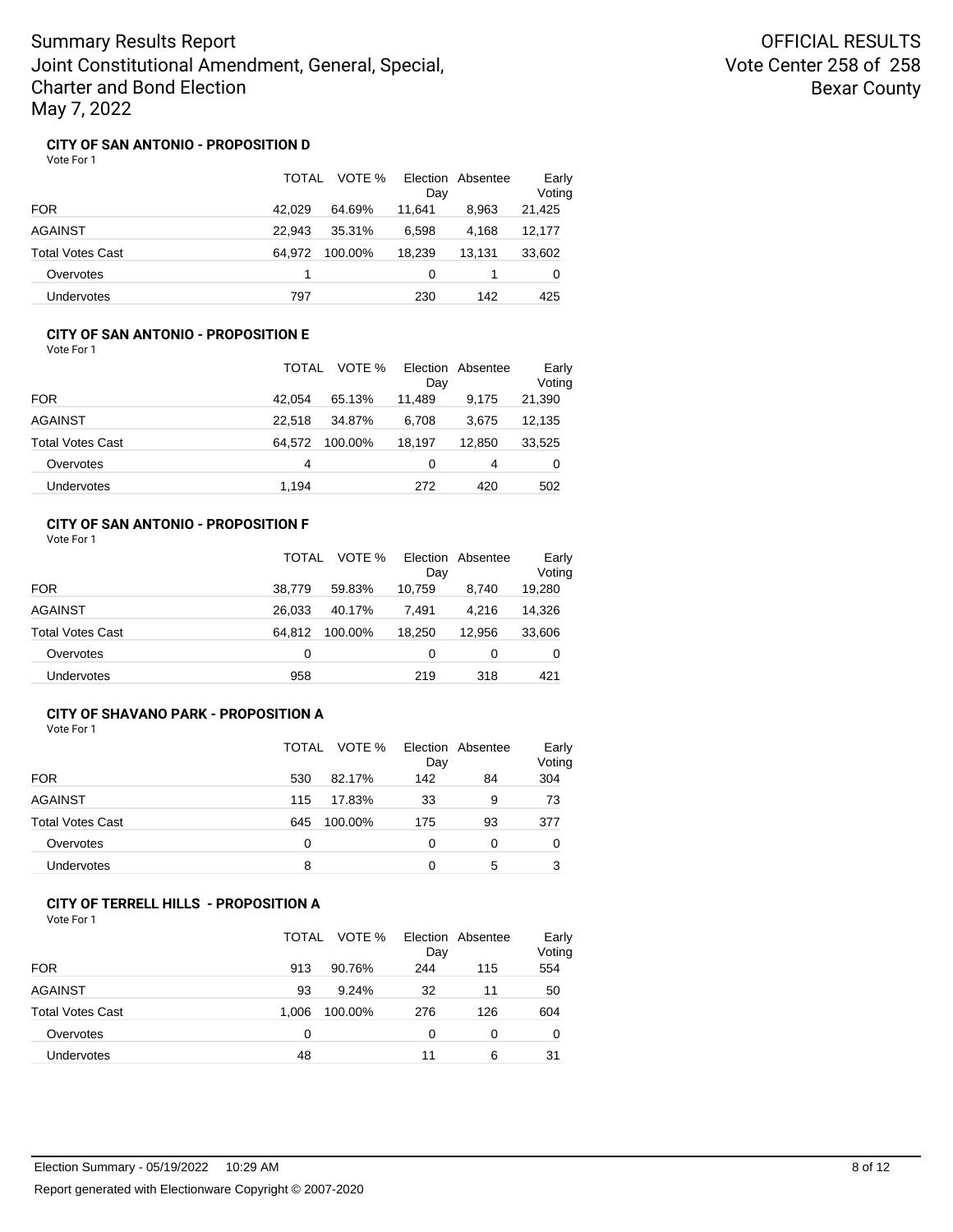OFFICIAL RESULTS Vote Center 258 of 258 Bexar County

### **For Mayor City of Universal City, Texas**

Vote For 1

|                         | TOTAL<br>VOTE %  | Election Absentee<br>Day | Early<br>Voting |
|-------------------------|------------------|--------------------------|-----------------|
| Adam E. Salyer          | 39.56%<br>540    | 130<br>77                | 333             |
| John Williams           | 825<br>60.44%    | 171<br>180               | 474             |
| <b>Total Votes Cast</b> | 1.365<br>100.00% | 301<br>257               | 807             |
| Overvotes               | 0                | 0<br>0                   | 0               |
| Undervotes              | 42               | 13<br>17                 | 12              |

### **For Council City of Universal City, Texas** Vote For 3

|                         | TOTAL | VOTE %  | Day | Election Absentee | Early<br>Voting |
|-------------------------|-------|---------|-----|-------------------|-----------------|
| Paul Najarian           | 691   | 21.58%  | 151 | 129               | 411             |
| <b>Beverly Volle</b>    | 656   | 20.49%  | 148 | 145               | 363             |
| Phil Vaughn             | 675   | 21.08%  | 144 | 106               | 425             |
| Steven R. Buck          | 755   | 23.58%  | 155 | 109               | 491             |
| Richard K. Edwards      | 425   | 13.27%  | 82  | 85                | 258             |
| <b>Total Votes Cast</b> | 3.202 | 100.00% | 680 | 574               | 1,948           |
| Overvotes               | 0     |         | 0   | 0                 | 0               |
| Undervotes              | 1.019 |         | 262 | 248               | 509             |

## **CITY OF WINDCREST - PROPOSITION A**

Vote For 1

|                         | TOTAL | VOTE %  | Day | Election Absentee | Early<br>Voting |
|-------------------------|-------|---------|-----|-------------------|-----------------|
| <b>FOR</b>              | 378   | 41.18%  | 106 | 53                | 219             |
| <b>AGAINST</b>          | 540   | 58.82%  | 90  | 56                | 394             |
| <b>Total Votes Cast</b> | 918   | 100.00% | 196 | 109               | 613             |
| Overvotes               | 0     |         | 0   | $\Omega$          | 0               |
| <b>Undervotes</b>       | 11    |         | 2   | 4                 | 5               |

### **For Trustee, District No. 2 Alamo Community College District 2** Vote For 1

|                         | TOTAL | VOTE %  | Day   | Election Absentee | Early<br>Voting |
|-------------------------|-------|---------|-------|-------------------|-----------------|
| Jakub Kosiba            | 1.266 | 25.47%  | 366   | 214               | 686             |
| Gloria Ray              | 3.704 | 74.53%  | 847   | 1.057             | 1,800           |
| <b>Total Votes Cast</b> | 4.970 | 100.00% | 1.213 | 1.271             | 2,486           |
| Overvotes               | 0     |         | 0     | 0                 | 0               |
| Undervotes              | 782   |         | 225   | 238               | 319             |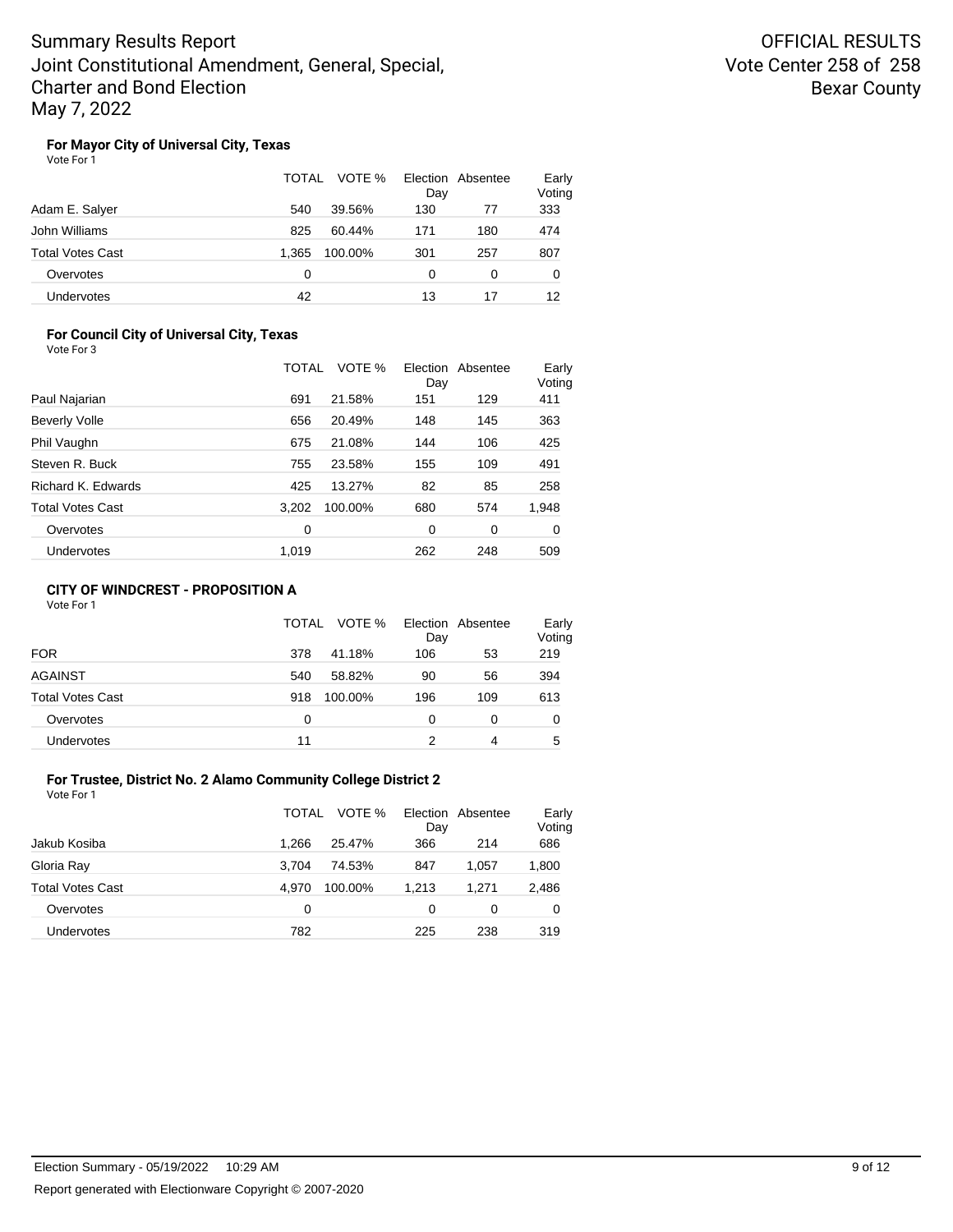## **For Trustee, Place No. 2 Alamo Heights Independent School District, Place No. 2**

| Vote For 1 |  |                                |       |
|------------|--|--------------------------------|-------|
|            |  | TOTAL VOTE % Election Absentee | Early |

|       |         | Day   |     | Voting |  |
|-------|---------|-------|-----|--------|--|
| 253   | 5.55%   | 68    | 60  | 125    |  |
| 2.677 | 58.74%  | 751   | 341 | 1,585  |  |
| 1.627 | 35.70%  | 453   | 195 | 979    |  |
| 4.557 | 100.00% | 1.272 | 596 | 2,689  |  |
| 0     |         | 0     | 0   | 0      |  |
| 282   |         | 59    | 119 | 104    |  |
|       |         |       |     |        |  |

### **Single Member, District No. 6 Comal Independent School District 6**

Vote For 1

|                         | TOTAL | VOTE %  | Election<br>Day | Absentee | Early<br>Voting |
|-------------------------|-------|---------|-----------------|----------|-----------------|
| Amber Bracegirdle       | 301   | 31.35%  | 85              | 59       | 157             |
| Amanda Jones            | 659   | 68.65%  | 162             | 142      | 355             |
| <b>Total Votes Cast</b> | 960   | 100.00% | 247             | 201      | 512             |
| Overvotes               | 0     |         | 0               | 0        | 0               |
| Undervotes              | 232   |         | 50              | 99       | 83              |

### **Single Member, District No. 7 Comal Independent School District 7**

| Vote For 1              |       |         |                          |    |                 |
|-------------------------|-------|---------|--------------------------|----|-----------------|
|                         | TOTAL | VOTE %  | Election Absentee<br>Day |    | Early<br>Voting |
| <b>Steve Gallets</b>    | 9     | 25.00%  | 2                        | 3  | 4               |
| Orlando "OJ" Dona       | 11    | 30.56%  | $\Omega$                 | 8  | 3               |
| David Krawczynski       | 8     | 22.22%  | 2                        | 3  | 3               |
| Kaila Stovall           | 8     | 22.22%  | 0                        | 4  | 4               |
| <b>Total Votes Cast</b> | 36    | 100.00% | 4                        | 18 | 14              |
| Overvotes               | 0     |         | 0                        | 0  | 0               |
| Undervotes              | 15    |         | 3                        | 5  |                 |

## **HARLANDALE INDEPENDENT SCHOOL DISTRICT - PROPOSITION A**

Vote For 1

|                         | <b>TOTAL</b> | VOTE %  | Day | Election Absentee | Early<br>Voting |
|-------------------------|--------------|---------|-----|-------------------|-----------------|
| <b>FOR</b>              | 1.064        | 56.36%  | 360 | 191               | 513             |
| <b>AGAINST</b>          | 824          | 43.64%  | 223 | 209               | 392             |
| <b>Total Votes Cast</b> | 1.888        | 100.00% | 583 | 400               | 905             |
| Overvotes               | 0            |         | 0   | 0                 | 0               |
| <b>Undervotes</b>       | 25           |         | 5   | 4                 | 16              |

## **HARLANDALE INDEPENDENT SCHOOL DISTRICT - PROPOSITION B**

| Vote For 1 |  |
|------------|--|
|            |  |

|                         | VOTE %<br>TOTAL  | Day | Election Absentee | Early<br>Voting |
|-------------------------|------------------|-----|-------------------|-----------------|
| <b>FOR</b>              | 972<br>51.54%    | 330 | 166               | 476             |
| <b>AGAINST</b>          | 914<br>48.46%    | 252 | 234               | 428             |
| <b>Total Votes Cast</b> | 1.886<br>100.00% | 582 | 400               | 904             |
| Overvotes               | 0                | 0   | 0                 | 0               |
| Undervotes              | 27               | 6   | 4                 | 17              |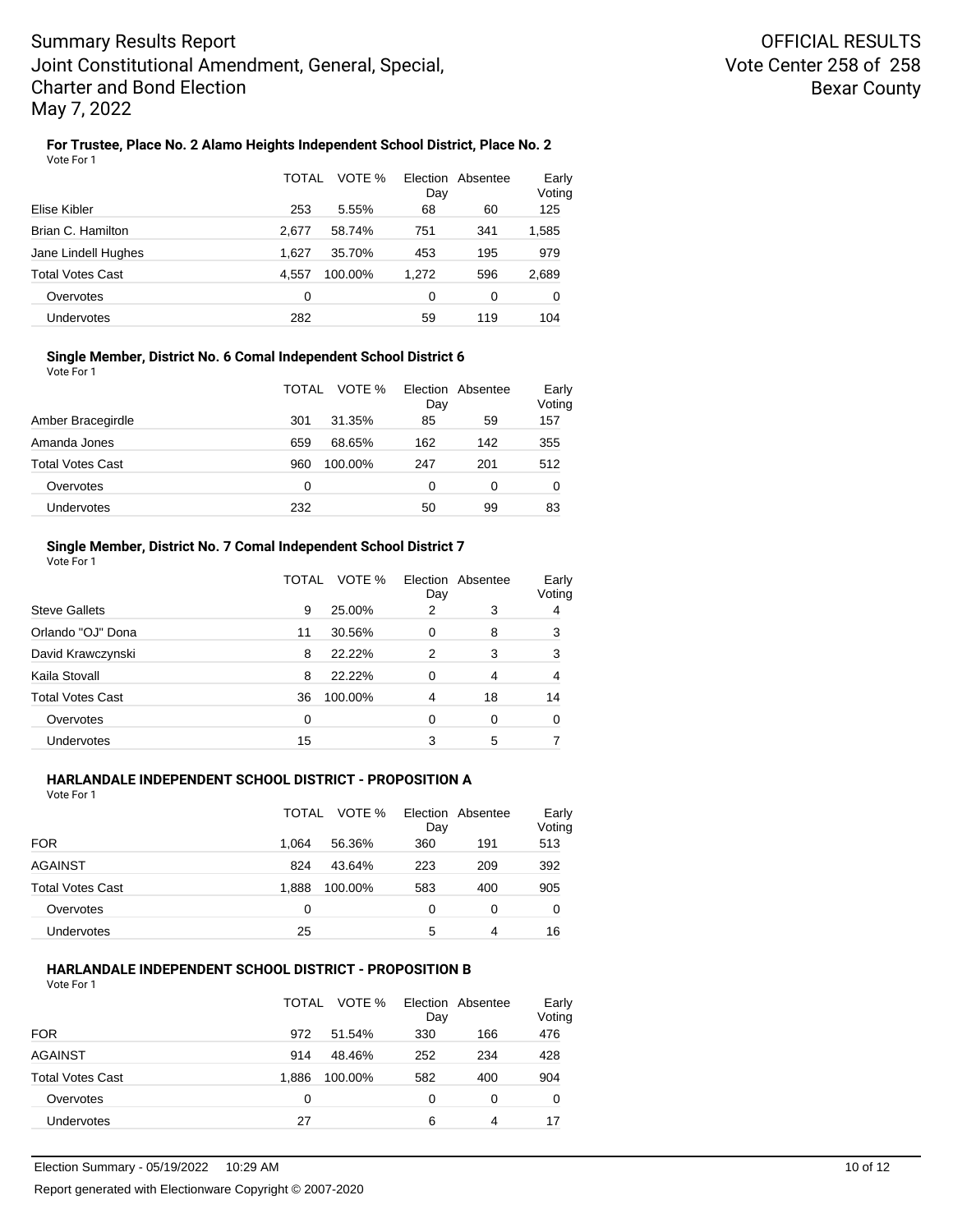## **HARLANDALE INDEPENDENT SCHOOL DISTRICT - PROPOSITION C**

|                   | TOTAL<br>VOTE %  | Election Absentee<br>Day | Early<br>Voting |
|-------------------|------------------|--------------------------|-----------------|
| <b>FOR</b>        | 971<br>51.48%    | 337<br>164               | 470             |
| AGAINST           | 48.52%<br>915    | 246<br>235               | 434             |
| Total Votes Cast  | 1.886<br>100.00% | 399<br>583               | 904             |
| Overvotes         | 0                | 0<br>0                   | 0               |
| <b>Undervotes</b> | 27               | 5<br>5                   | 17              |

#### **Single Member, District No. 3 Medina Valley Independent School District 3** Vote For 1

|                            | VOTE %<br>TOTAL | Election Absentee<br>Day | Early<br>Voting |
|----------------------------|-----------------|--------------------------|-----------------|
| <b>Matthew Castiglione</b> | 31.43%<br>44    | 5<br>29                  | 10              |
| Darren Calvert             | 68.57%<br>96    | 42<br>27                 | 27              |
| <b>Total Votes Cast</b>    | 100.00%<br>140  | 32<br>71                 | 37              |
| Overvotes                  | 0               | 0<br>0                   | 0               |
| Undervotes                 | 76              | 3<br>57                  | 16              |

## **MEDINA VALLEY INDEPENDENT SCHOOL DISTRICT - PROPOSITION A**

Vote For 1

|                         | TOTAL | VOTE %  | Day | Election Absentee | Early<br>Voting |
|-------------------------|-------|---------|-----|-------------------|-----------------|
| <b>FOR</b>              | 198   | 50.77%  | 41  | 87                | 70              |
| <b>AGAINST</b>          | 192   | 49.23%  | 70  | 53                | 69              |
| <b>Total Votes Cast</b> | 390   | 100.00% | 111 | 140               | 139             |
| Overvotes               | 0     |         | 0   | 0                 | 0               |
| <b>Undervotes</b>       | 25    |         | 0   | 20                | 5               |

#### **MEDINA VALLEY INDEPENDENT SCHOOL DISTRICT - PROPOSITION B** Vote For 1

| 1 U U U                 | VOTE %<br>TOTAL | Election Absentee<br>Day | Early<br>Voting |
|-------------------------|-----------------|--------------------------|-----------------|
| <b>FOR</b>              | 41.84%<br>164   | 32<br>72                 | 60              |
| <b>AGAINST</b>          | 228<br>58.16%   | 79<br>70                 | 79              |
| <b>Total Votes Cast</b> | 392<br>100.00%  | 142<br>111               | 139             |
| Overvotes               | 0               | 0<br>0                   | 0               |
| <b>Undervotes</b>       | 23              | 18                       | 5               |

#### **Single Member, District No. 2 North East Independent School District 2** Vote For 1

|                         | TOTAL | VOTE %  | Day | Election Absentee | Early<br>Voting |
|-------------------------|-------|---------|-----|-------------------|-----------------|
| Jacqueline Klein        | 895   | 37.56%  | 241 | 173               | 481             |
| Terri Williams          | 969   | 40.66%  | 263 | 282               | 424             |
| Rhonda N. Rowland       | 519   | 21.78%  | 114 | 89                | 316             |
| <b>Total Votes Cast</b> | 2.383 | 100.00% | 618 | 544               | 1,221           |
| Overvotes               | 0     |         | 0   | 0                 | 0               |
| Undervotes              | 441   |         | 104 | 174               | 163             |